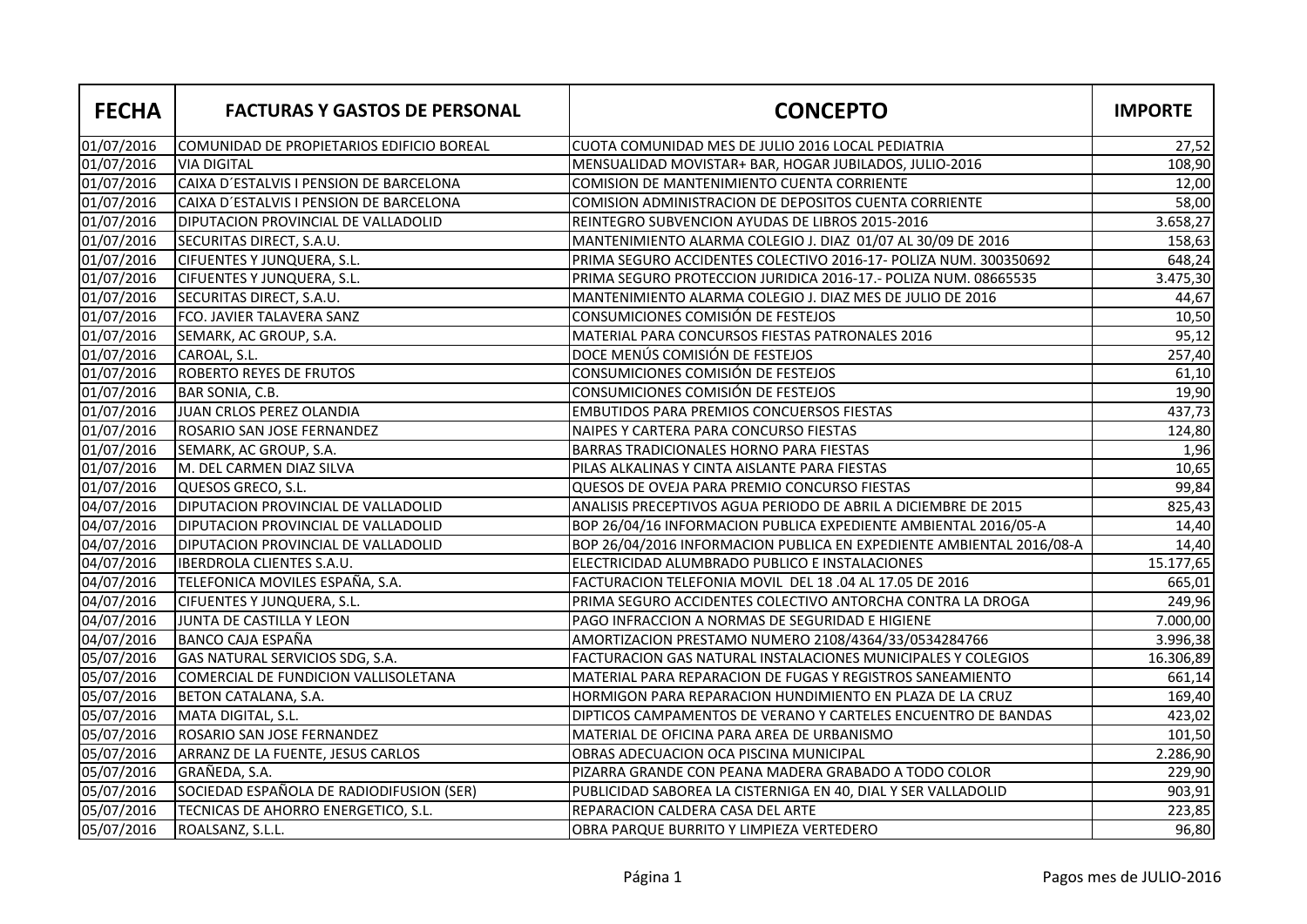| 05/07/2016 | DAVID NISTAL ALFONSO                            | PANCARTA RECORRIDO ANTORCHA CONTRA LA DROGA 2016                 | 118,58    |
|------------|-------------------------------------------------|------------------------------------------------------------------|-----------|
| 05/07/2016 | DIAZO PLOTTER SUMINISTROS., S.L.                | <b>CUATROCIENTOS DIPTICOS EXPOSICION SEMANA CULTURAL</b>         | 220,10    |
| 05/07/2016 | JOSE LUIS SANTAMARIA GONZALEZ                   | BICICLETAS Y REGALOS VARIOS PARA SORTEO DIA DE LA BICI           | 950,14    |
| 05/07/2016 | MT SERVICIOS EDUCATIVOS, S.L.                   | COSTO SUBVENCION CLASES A TRABAJADORAS/ES SEGÚN CONVENIO         | 242,00    |
| 05/07/2016 | DIEGO GONZALEZ COLOMO                           | ABONO ECOLOGICO Y TRABAJOS DEPARA HUERTAS ECOLOGICAS             | 726,00    |
| 05/07/2016 | JEREMI PATIN FRAILE                             | TALLER DE CARICATURAS EN DIRECTO Y MERCADO SOLIDARIO             | 181,15    |
| 05/07/2016 | UTE PLANTA DE TRATAMIENTO DE VALLADOLID         | RECOGIDA SELECTIVA RESIDUOS SOLIDOS URBANOS MES DE MAYO DE 2016  | 69,76     |
| 05/07/2016 | UTE PLANTA DE TRATAMIENTO DE VALLADOLID         | IMPUESTO SOBRE ELIMINACION DE RESIDUOS EN VERTEDERO              | 12,01     |
| 05/07/2016 | RICARDO ALONSO MUÑOZ                            | SUMINISTROS PARA OBRAS Y AZULEJOS PARA PISCINAS MUNICIPALES      | 313,85    |
| 05/07/2016 | EL MUNDO, UNIDAD EDITORIAL, S.A.                | SUSCRIPCION 26/05 AL 25/08 DE 2016 "EL MUNDO" CASA CONSISTORIAL  | 110,50    |
| 05/07/2016 | EL MUNDO, UNIDAD EDITORIAL, S.A.                | SUSCRIPCION EL MUNDO 24/02 AL 23/05 CASA CONSISTORIAL            | 110,50    |
| 05/07/2016 | SEANTO, S.L.                                    | DESBROCE DE DOS CAMINOS                                          | 2.843,50  |
| 05/07/2016 | ARTES GRAFICAS ANGELMA, S.A.                    | REVISTAS 44 PAGINAS MAS PORTADA N.º 34-3.100 UNIDADES            | 2.000,00  |
| 05/07/2016 | ALFONSO SANZ VELASCO                            | CABEZAL DE ALUMINIO Y DISPENSADOR PARA DESBROZADORAS             | 35,15     |
| 05/07/2016 | <b>ALFONSO SANZ VELASCO</b>                     | CABEZAL DE ALUMINIO Y DISPENSADOR                                | 35,15     |
| 05/07/2016 | ALFONSO SANZ VELASCO                            | <b>FILTRO DE AIRE</b>                                            | 10,53     |
| 05/07/2016 | DIAZO PLOTTER SUMINISTROS., S.L.                | <b>CARTEL Y FLYERS ESTUCADOS</b>                                 | 369,11    |
| 05/07/2016 | MATA DIGITAL, S.L.                              | TALONARIOS PARA ALQUILER FRONTON MUNICIPAL                       | 80,01     |
| 05/07/2016 | ROSARIO SAN JOSE FERNANDEZ                      | MATERIAL DE OFICINA AREA DEPORTES                                | 129,70    |
| 05/07/2016 | <b>ELENA SALVADOR TEJEDOR</b>                   | CHOCOLATINAS PARA ACTIVIDADES DEPORTIVAS                         | 100,00    |
| 05/07/2016 | <b>PESCADOR TOURS S.L.</b>                      | TRASLADO BANDA DE MUSICA DE MEDINA DEL CAMPO A LA CISTERNIGA     | 297,00    |
| 05/07/2016 | ASOCIACION CULTURAL PAN-ARCADIA                 | ACTOS DURANTE LA SEMANA CULTURAL                                 | 150,00    |
| 05/07/2016 | FUNDACION MUNICIPAL DE DEPORTES                 | GASTOS DE PARTICIPACION DE EQUIPOS EN JUEGOS ESCOLARES 2015-2016 | 996,25    |
| 05/07/2016 | BENEFICIARIA/O BONOBUS                          | RECARGA BONOBUS MES DE JUNIO DE 2016                             | 91,00     |
| 05/07/2016 | ANGEL VELASCO ARRANZ                            | SONORIZACION DIA DE LA ANTORCHA CONTRA LA DROGA                  | 459,00    |
| 05/07/2016 | ANGEL VELASCO ARRANZ                            | SONORIZAR DIA DE LA BICI EN PLAZA MAYOR                          | 255,00    |
| 05/07/2016 | SERVICIO DE PREVENCION INTEGRAL LEON S.A.       | VIGILANCIA DE LA SALUD EXENTA                                    | 38,50     |
| 05/07/2016 | <b>INES ARRIBAS DEL HOYO</b>                    | GESTIONES EN REGISTRO DE LA PROPIEDAD                            | 89,81     |
| 05/07/2016 | ARIDOS SANZ, S.L.                               | SUMINISTRO ARENA LAVADA PARA ALBAÑILERIA                         | 171,74    |
| 05/07/2016 | CONSTRUCCIONES Y CONTRATAS, S.A.                | MANTENIMIENTO DE LA RED DE SANEAMIENTO JUNIO DE 2016             | 417,63    |
| 05/07/2016 | AUTOCARES INTERBUS, S.L.                        | SERVICIO AUTOBUS PARA ENCUENTRO DE BANDAS                        | 1.122,00  |
| 05/07/2016 | NOMINAS E INDEMNIZACIONES CONCEJALES            | ASISTENCIA A PLENOS Y JGL CONCEJALES MES DE JUNIO DE 2016        | 1.446,48  |
| 06/07/2016 | IBERDROLA COMERCIALIZACION ULTIMO RECURSO, S.A. | ELECTRICIDAD ALUMBRADO PUBLICO DEL 28.4 AL 27.6 DE 2016          | 4.633,97  |
| 06/07/2016 | <b>GRUPO MIS POLLITOS, S.L.</b>                 | <b>GESTION ESCUELA INFANTIL MUNICIPAL GLORIA FUERTES-JUNIO</b>   | 3.925,42  |
| 07/07/2016 | <b>BANCO DE SANTANDER</b>                       | AMORTIZACION E INTERESES PRESTAMO NUMERO                         | 6.062,85  |
| 07/07/2016 | <b>BANCO DE SANTANDER</b>                       | GASTOS DEMORA PAGO RECIBO PRESTAMO                               | 30,00     |
| 07/07/2016 | TELEFONICA MOVILES ESPAÑA, S.A.                 | TELEFONIA MOVIL PERIODO DEL 18.5 AL 17.6 DE 2016                 | 781,91    |
| 08/07/2016 | <b>BANCO CAJA ESPAÑA</b>                        | AMORTIZACION PRESTAMO NUMERO 2108/4364/33/0534284766             | 15.114,87 |
| 08/07/2016 | <b>BANCO CAJA ESPAÑA</b>                        | INTERESES DEMORA PERIODO 04/07/2016 A 08/07/2016                 | 29,82     |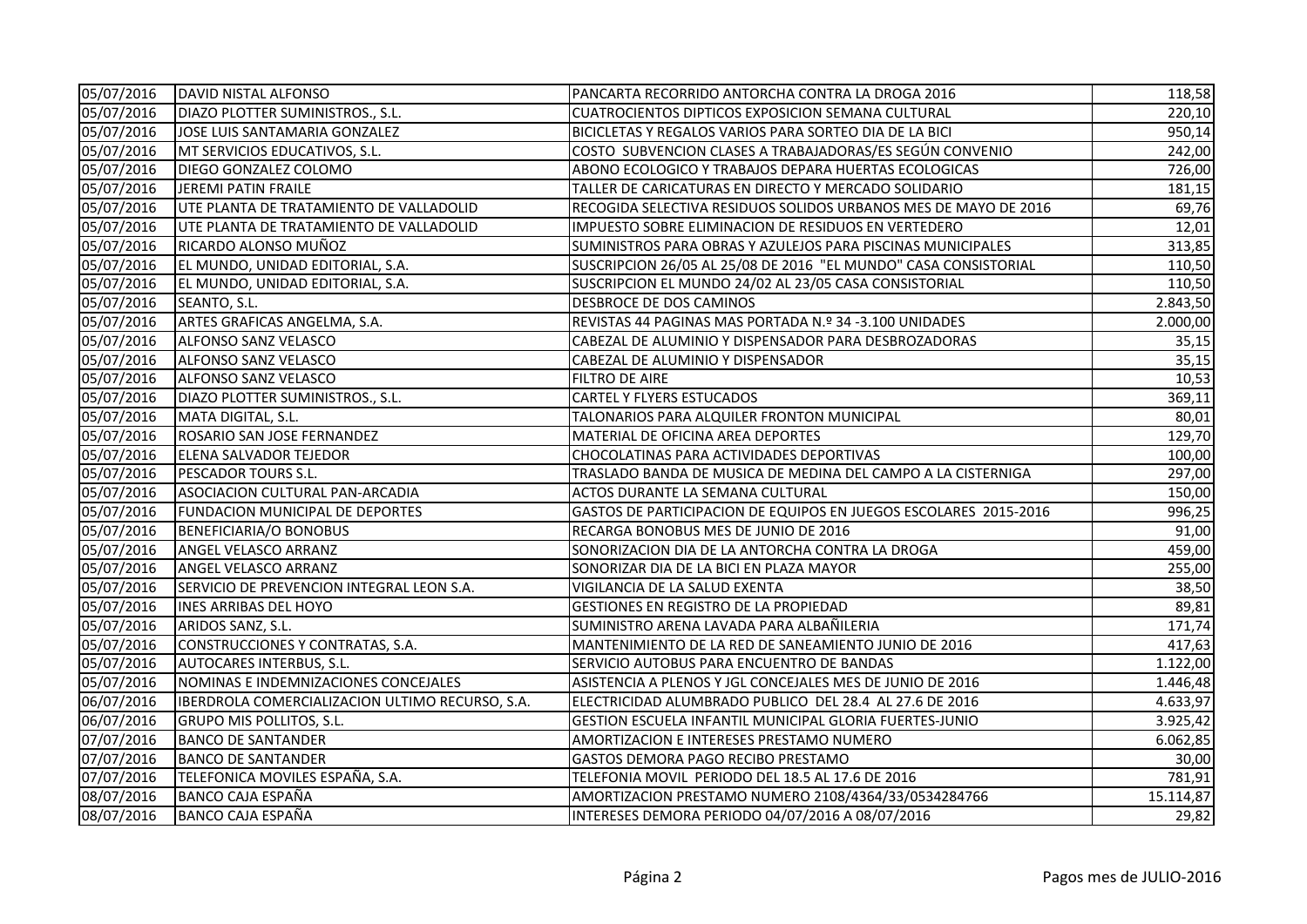| 11/07/2016 | A. BASCULAS A. SANZ, S.A.                      | CINTA ENTINTADA PARA EQUIPO MONEDERO BASCULA MUNICIPAL                 | 7,87      |
|------------|------------------------------------------------|------------------------------------------------------------------------|-----------|
| 11/07/2016 | COMUNIDAD DE PROPIETARIOS PL. DE LA CRUZ, 1-9  | CUOTA COMUNIDAD LOCALES PLAZA DE LA CRUZ MES DE JULIO                  | 80,00     |
| 11/07/2016 | SOCIEDAD ESTATAL DE CORREOS Y TELEGRAFOS, S.A. | FACTURACION SERVICIO DE CORREOS MES DE JUNIO DE 2016                   | 1.074,01  |
| 11/07/2016 | <b>CIFUENTES Y JUNQUERA, S.L.</b>              | SEGURO RIESGO SUSPENSION ORQUESTAS POR FENOMENOS ATMOSFÉRICOS          | 857,88    |
| 12/07/2016 | <b>BANCO BILBAO VIZCAYA</b>                    | AMORTIZACION PRESTAMO NUM. 9543517958                                  | 8.928,57  |
| 12/07/2016 | <b>ACREEDORES VARIOS</b>                       | DEVOLUCION IVTM 3º Y 4º TR-2016 POR BAJA DEFINITIVA                    | 22,84     |
| 13/07/2016 | AYUNTAMIENTO DE VALLADOLID                     | GASTOS ESTACIONAMIENTO VEHICULO MUNICIPAL EN ZONA O.R.A.               | 0,40      |
| 13/07/2016 | AGENCIA ESTATAL DE ADM. TRIBUTARIA             | IRPF 2º TRIMESTRE 2016                                                 | 69.885,94 |
| 13/07/2016 | CAROAL, S.L.                                   | VINO ESPAÑOL ENCUENTRO DE BANDAS SEMANA CULTURAL                       | 2.062,50  |
| 13/07/2016 | <b>ALCASA</b>                                  | SUMINISTROS PARA PISCINAS, TALLERES Y CENTRO SOCIAL                    | 94,97     |
| 13/07/2016 | NUTRIPLANT Y FARMACAMP, S.L.                   | SUMINISTRO HERBICIDA PARA JARDINES                                     | 242,00    |
| 13/07/2016 | CADIELSA, S.L.                                 | SUMINISTROS PARA GRUPO PRESION ZUCAL, FOCOS Y VARIOS                   | 1.306,01  |
| 13/07/2016 | COMERCIAL DE FUNDICION VALLISOLETANA           | <b>REPARACION BANCOS Y PISCINAS</b>                                    | 481,64    |
| 13/07/2016 | IBERICA DE REVESTIMIENTOS, S.L.                | PINTURA PARA PISCINAS, TEJAS NAVE Y CONTENEDORES                       | 293,96    |
| 13/07/2016 | FLUME, S.L.                                    | CAMBIO ASPERSORES, ROCIADORES DUCHAS PISCINAS Y DE RIEGO               | 1.051,57  |
| 13/07/2016 | MATA DIGITAL, S.L.                             | CARTELES Y TRIPTICOS PRESENTACION NUEVA APP MOVIL                      | 227,30    |
| 13/07/2016 | TECNICAS DE AHORRO ENERGETICO, S.L.            | SUSTITUCION DE DOS CABEZALES DE RADIADORES                             | 36,30     |
| 13/07/2016 | DISCOMTES VALLADOLID, S.L.                     | SUMINISTRO GASOLEO A ADITIVADO PARA AUTOMOCION                         | 950,81    |
| 13/07/2016 | MAPFRE SEGUROS GENERALES                       | SEGURO DE RESPONSABILIDAD CIVIL GENERAL                                | 7.324,34  |
| 13/07/2016 | GARCIA CARRERA FELIX(PELICANO)                 | <b>CORTAFRIOS Y PILAS R14</b>                                          | 11,54     |
| 13/07/2016 | EMILIA GARCIA CARRERA                          | SUMINISTRO TUBO SIKA FLEX PARA TALLERES                                | 6,38      |
| 13/07/2016 | GARCIA CARRERA FELIX(PELICANO)                 | SUMINISTROS PISCINA, TALLER, LAVADERO, JARDINERIA Y CONTENEDORES       | 173,48    |
| 13/07/2016 | TRANSCON VALLADOLID, S.A.                      | GESTION PUNTO LIMPIO MES DE JUNIO DE 2016                              | 775,54    |
| 13/07/2016 | TRANSCON VALLADOLID, S.A.                      | ALQUILER CONTENEDOR P.I. LA MORA MES DE JUNIO DE 2016                  | 55,00     |
| 13/07/2016 | ALKI-OLID, S.L.                                | ACEITE MOTOR PARA MOTOSIERRAS Y DESBROZADORAS                          | 61,50     |
| 13/07/2016 | TRANSCON VALLADOLID, S.A.                      | ALQUILER CONTENEDOR COLEGIO J. DIAZ MES DE JUNIO                       | 57,20     |
| 13/07/2016 | QUIMICA INDUSTRIAL MEDITERRANEA S.L.U.         | PRODUCTOS DE LIMPIEZA PARA TALLERES MECANICOS                          | 178,60    |
| 13/07/2016 | <b>INFORSA</b>                                 | DOS SELLOS AUTOMATICOS RECIBI DUPLICADO Y 18 TALONARIOS BOLETINES DENI | 479,00    |
| 13/07/2016 | ZARDOYA OTIS, S.A.                             | MANTENIMIENTO ASCENSOR CASA CONSISTORIAL                               | 541,70    |
| 13/07/2016 | AGUAS DE VALLADOLID, S.A.                      | CONSUMO AGUA MES DE JUNIO DE 2016                                      | 27.860,26 |
| 13/07/2016 | <b>SCHINDLER</b>                               | MANTENIMIENTO ASCENSOR CASA DE CULTURA                                 | 233,12    |
| 13/07/2016 | <b>SCHINDLER</b>                               | MANTENIMIENTO ASCENSOR CENTRO SOCIAL POLIVALENTE                       | 71,50     |
| 13/07/2016 | SERVICIO DE PREVENCION INTEGRAL LEON S.A.      | VIGILANCIA DE LA SALUD EXENTAS 9 RECONOCIMIENTOS MEDICOS               | 346,50    |
| 13/07/2016 | TECNICAS DE AHORRO ENERGETICO, S.L.            | MANTENIMIENTO APARATOS DE CLIMATIZACION                                | 598,95    |
| 13/07/2016 | TECNICAS DE AHORRO ENERGETICO, S.L.            | MANTENIMIENTO CLIMATIZACION CASA DE CULTURA                            | 133,10    |
| 13/07/2016 | <b>BADIOLA ANDEREZ</b>                         | PUBLICIDAD FIESTAS DEL CARMEN 2016 PERIODICO CARRION                   | 242,00    |
| 13/07/2016 | RECICLA 2 RECOGIDA Y GESTION S.L.              | <b>GESTION Y TRANSPORTE DE RESIDUOS TONER</b>                          | 30,25     |
| 13/07/2016 | ANA GONZALEZ MIGUEL (Clases Restauración)      | COSTO SUBVENCION CLASES A TRABAJADORAS/ES SEGÚN CONVENIO               | 60,00     |
| 13/07/2016 | ROPI, C.B.                                     | CHEQUES REGALO CONCURSO DE CUENTOS                                     | 60,00     |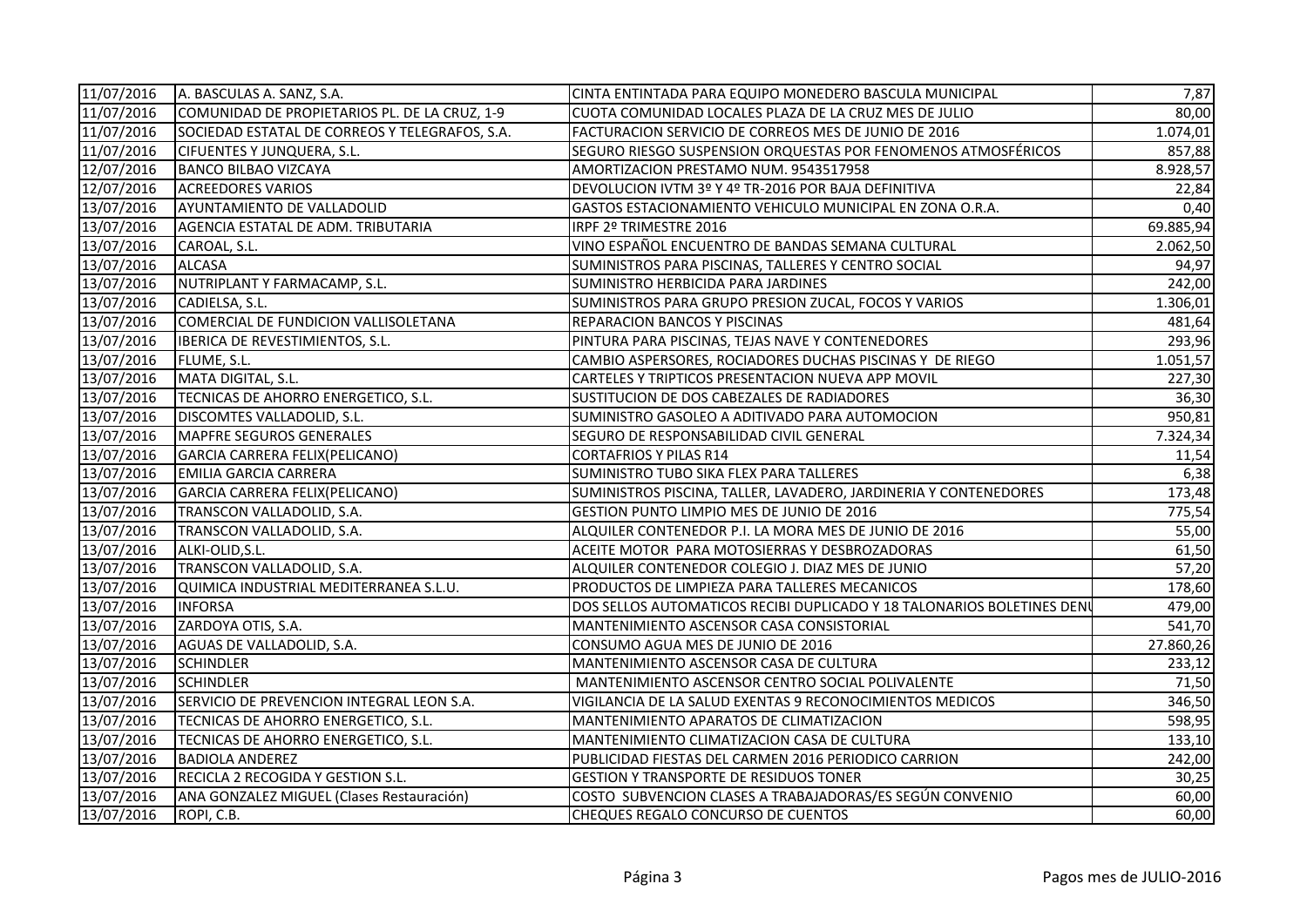| 13/07/2016 | ROSARIO SAN JOSE FERNANDEZ                 | MATERIAL CONCURSO DE PINTURA AL AIRE LIBRE                   | 127,35    |
|------------|--------------------------------------------|--------------------------------------------------------------|-----------|
| 13/07/2016 | ROSARIO SAN JOSE FERNANDEZ                 | REGALOS CONCURSO DE PINTURA AL AIRE LIBRE                    | 217,45    |
| 13/07/2016 | ROSARIO SAN JOSE FERNANDEZ                 | REGALOS CONCURSO PINTURA AL AIRE LIBRE                       | 128,95    |
| 13/07/2016 | MT SERVICIOS EDUCATIVOS, S.L.              | ACTIVIDADES EXTRAESCOLARES MES DE MAYO DE 2016               | 969,10    |
| 13/07/2016 | SUSANA CRESPO PALOMO (Clases de Pintura)   | COSTO SUBVENCION CLASES A TRABAJADORAS/ES SEGÚN CONVENIO     | 79,00     |
| 13/07/2016 | <b>ENCARNA MELLADO RODRIGUEZ</b>           | RAMO DE FLORES PARA PRESENTADORA SER- ENCUENTRO DE BANDAS    | 27,50     |
| 14/07/2016 | DIPUTACION PROVINCIAL DE VALLADOLID        | PUBLICACION BOP 17/05/2016 SOLICTUD LICENCIA AMBIENTAL       | 14,40     |
| 14/07/2016 | BANCO CAJA ESPAÑA                          | COMISION ABONO CHEQUE BANCARIO                               | 2,00      |
| 15/07/2016 | JGC PLASTICOS 2013, S.L.L.                 | FILM PE. BUILD. NEGRO G-400 PARA CEMENTERIO MUNICIPAL        | 308,55    |
| 18/07/2016 | DISTRIBUCIONES FROIZ, S.A.                 | PRODUCTOS DE PRIMERA NECESIDAD Y DE LIMPIEZA PARA CARITAS    | 315,06    |
| 18/07/2016 | DISTRIBUCIONES FROIZ, S.A.                 | PRODUCTOS DE PRIMERA NECESIDAD Y DE LIMPIEZA PARA CARITAS    | 444,39    |
| 22/07/2016 | <b>BANCO CAJA ESPAÑA</b>                   | AMORTIZACION PRESTAMO NUM. 21084364-3-0-0533537912           | 1.377,58  |
| 25/07/2016 | MANCOMUNIDAD PINODUERO                     | CUOTA ORDINARIA MANCOMUNIDAD MES DE JULIO DE 2016            | 19.445,00 |
| 25/07/2016 | <b>CIFUENTES Y JUNQUERA, S.L.</b>          | PRIMA SEGURO ACCIDENTES COLECTIVO MARCHA CICLOTURISTA        | 150,00    |
| 26/07/2016 | <b>DIPUTACION PROVINCIAL DE VALLADOLID</b> | COMPENSACION ECONOMICA POR INGRESOS EN EJECUTIVA             | 20.639,08 |
| 26/07/2016 | <b>BANCO CAJA ESPAÑA</b>                   | COMISION PRESENTACION PROCESO PAGO FACTURAS                  | 0,22      |
| 26/07/2016 | NOMINAS LABORALES                          | NOMINAS LABORALES MES DE JULIO                               | 70.959,12 |
| 26/07/2016 | <b>AJUSTE NOMINAS</b>                      | NOMINA DE JULIO PAGADA DEMAS A DESCONTAR                     | 161,09    |
| 26/07/2016 | NOMINAS FUNCIONARIOS                       | NOMINAS FUNCIONARIOS MES DE JULIO                            | 22.505,09 |
| 26/07/2016 | NOMINAS CONCEJALES Y ALCALDE               | NOMINAS E INDEMNIZACIONES CONCEJALES Y ALCALDE               | 4.048,36  |
| 26/07/2016 | PRESTAMO A TRABAJOR/A-SEGÚN CONVENIO       | PRÉSTAMO REINTEGRABLE EN 60 MENSUALIDADES                    | 6.000,00  |
| 26/07/2016 | PRESTAMO A TRABAJOR/A-SEGÚN CONVENIO       | PRESTAMO REINTEGRABLE EN 60 MENSUALIDADES                    | 3.000,00  |
| 26/07/2016 | NOMINAS E INDEMNIZACIONES CONCEJALES       | INDEMNIZACION ASISTENCIA A PLENOS MES DE JULIO DE 2016       | 1.152,48  |
| 27/07/2016 | DIPUTACION PROVINCIAL DE VALLADOLID        | TASA RECAUDACION EJECUTIVA-DECRETO Nº 1068                   | 1.089,51  |
| 27/07/2016 | <b>DIPUTACION PROVINCIAL DE VALLADOLID</b> | TASA RECAUDACION EJECUTIVA-DECRETO Nº 1052                   | 217,50    |
| 27/07/2016 | <b>BELEN RIVAS MERINO</b>                  | RECOGIDA DE ANIMALES E INCINERACION COLECTIVA                | 40,70     |
| 27/07/2016 | CARPINTERIA J. TORICES, S.L.               | LISTONES DE MADERA Y CUÑAS PARA TALANQUERAS                  | 292,22    |
| 27/07/2016 | <b>AUVASA</b>                              | SUBVENCION A LA EXPLOTACION JULIO DE 2016                    | 20.879,12 |
| 27/07/2016 | QUIMICOS LOS ABUELOS, S.L.                 | DOSIFICADORA CLORO Y PELDAÑO ESCALERA PISCINA                | 650,01    |
| 27/07/2016 | TINLOHI, S.L.                              | SERVICIO GRUA PARA MOVER VEHICULO                            | 90,75     |
| 27/07/2016 | COMERCIAL DE FUNDICION VALLISOLETANA       | SUMINISTROS PARA RIEGOS, PISCINA Y NAVE MUNICIPAL            | 227,81    |
| 27/07/2016 | IBERICA DE REVESTIMIENTOS, S.L.            | GOMAS SUELO POLIDEPORTIVO PARA ELECCIONES, Y PINTURA SEÑALES | 101,47    |
| 27/07/2016 | BETON CATALANA, S.A.                       | SUMINISTRO HORMIGON PARA OBRAS                               | 683,05    |
| 27/07/2016 | LISANDRO CARAVACA BAYO                     | PÁGINA WEB + APP VERSIÓN FULL                                | 8.923,75  |
| 27/07/2016 | PATIO DE LUCES PRODUCCIONES, S.C.          | CERTAMEN LOS MEJORES CORTOS EN CLAVE DE HUMOR 2016           | 484,00    |
| 27/07/2016 | CEPSA CARD, S.A.                           | SUMINISTRO GASOLINA SIN PLOMO MES DE JUNIO DE 2016           | 365,13    |
| 27/07/2016 | MAPFRE SEGUROS GENERALES                   | SEGURO ACTIVIDADES EMPRESARIALES                             | 17.580,36 |
| 27/07/2016 | SOCIEDAD GENERAL DE AUTORES                | <b>CANON REPRESENTACIONES TEATRALES</b>                      | 334,21    |
| 27/07/2016 | <b>BLAPE RENTA, S.L.</b>                   | ALQUILER VALLAS DEL 2 AL 6 .6 PARA EVENTOS DEPORTIVOS        | 308,55    |